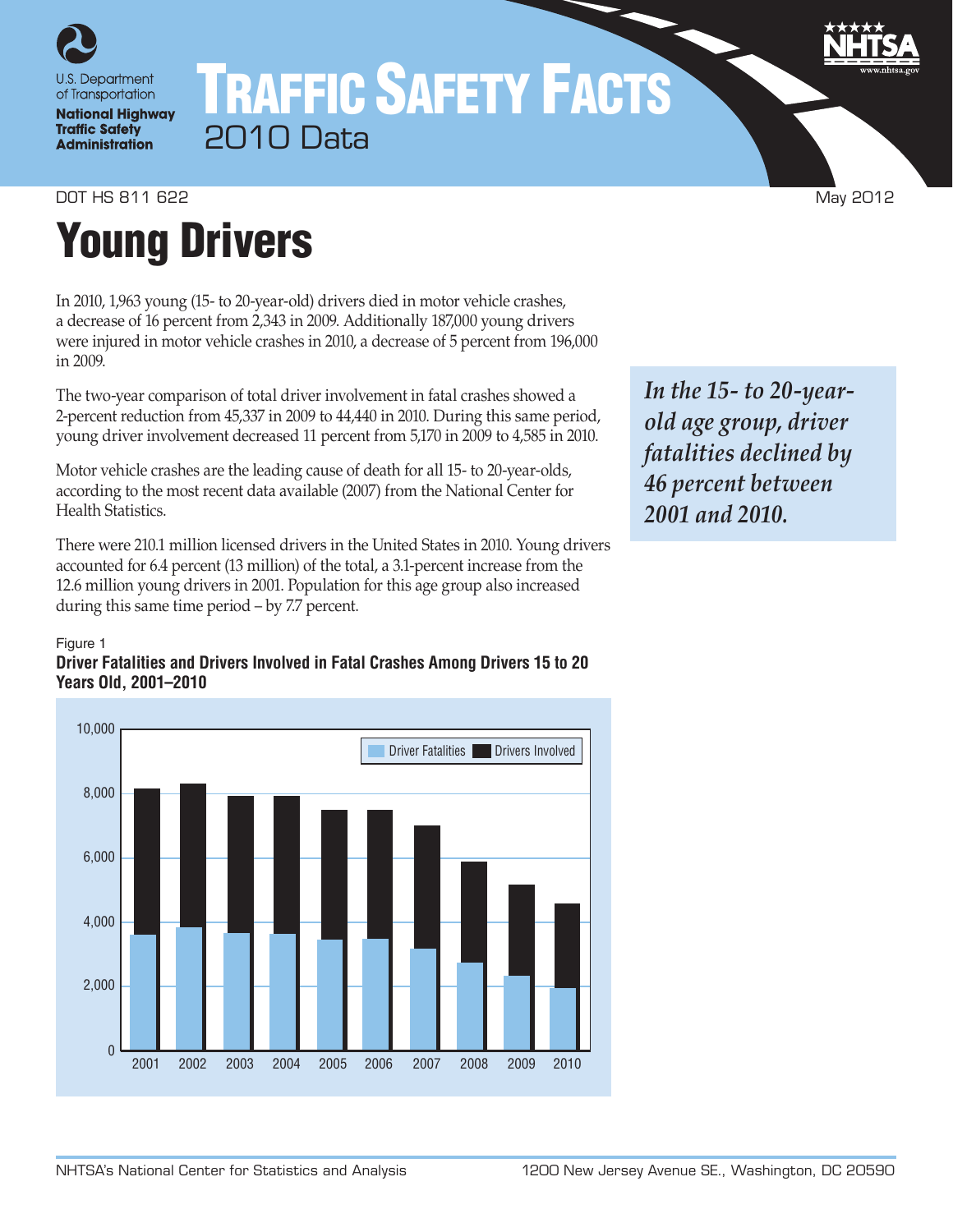#### Table 1

**Involvement of 15- to 20-Year-Old Drivers in Fatal Crashes, by Gender, 2001 and 2010**

|                                          | 2001         |                  |                               | 2010         |                  |                               | <b>Percentage Change,</b><br>2001-2010 |                  |
|------------------------------------------|--------------|------------------|-------------------------------|--------------|------------------|-------------------------------|----------------------------------------|------------------|
| <b>Gender</b>                            | <b>Total</b> | Age<br>$15 - 20$ | <b>Percentage</b><br>of Total | <b>Total</b> | Age<br>$15 - 20$ | <b>Percentage</b><br>of Total | <b>Total</b>                           | Age<br>$15 - 20$ |
| <b>Drivers Involved in Fatal Crashes</b> |              |                  |                               |              |                  |                               |                                        |                  |
| Total                                    | 57,586       | 8,166            | 14.2                          | 44.440       | 4.585            | 10.3                          | $-23$                                  | $-44$            |
| Male                                     | 41.901       | 5.790            | 13.8                          | 31.965       | 3.185            | 10.0                          | $-24$                                  | $-45$            |
| Female                                   | 14.919       | 2.376            | 15.9                          | 11.811       | 1.399            | 11.8                          | $-21$                                  | -41              |
| <b>Driver Fatalities</b>                 |              |                  |                               |              |                  |                               |                                        |                  |
| Total                                    | 25.869       | 3.617            | 14.0                          | 21,016       | 1.963            | 9.3                           | $-19$                                  | -46              |
| Male                                     | 19.244       | 2.616            | 13.6                          | 15.877       | 1.425            | 9.0                           | $-17$                                  | $-46$            |
| Female                                   | 6.624        | 1,001            | 15.1                          | 5,136        | 538              | 10.5                          | $-22$                                  | $-46$            |

**Note:** Total includes unknown gender.

in 2010. *In 2010, 10 percent of all drivers involved in fatal crashes were between 15 and 20 years old.*

In 2010, 4,585 young drivers were involved in fatal crashes – a 44-percent decrease from the 8,166 involved in 2001. Driver fatalities for this age group declined by 46 percent between 2001 (3,617) and 2010 (1,963). For both 15- to 20-year-old young males and females, driver fatalities decreased by 46 percent (Table 1). Total drivers involved in fatal crashes decreased by 23 percent from 57,586 in 2001 to 44,440

In 2010, 10 percent of all drivers involved in fatal crashes and 14 percent of all drivers involved in police-reported crashes were young drivers. Total drivers involved in police-reported crashes decreased by 1 percent to 9,542,000 in 2010 from 9,614,000 in 2009. Young drivers involved in police reported crashes decreased 2 percent for the same period from 1,337,000 to 1,315,000.

| י טויטז של השטחש טוויטזיט ווויטוויט וווי מנמו טומטווטט, אך הקט מוטמאָט |           |                          |           |           |       |           |       |       |  |
|------------------------------------------------------------------------|-----------|--------------------------|-----------|-----------|-------|-----------|-------|-------|--|
|                                                                        |           | <b>Age Group (Years)</b> |           |           |       |           |       |       |  |
|                                                                        | $15 - 20$ | $21 - 24$                | $25 - 34$ | $35 - 44$ | 45-54 | $55 - 64$ | 65-69 | $70+$ |  |
| <b>Population (Percent)</b>                                            | 8.6       | 5.5                      | 13.3      | 13.2      | 14.6  | 11.9      | 4.0   | 9.0   |  |
| Drivers Involved in Fatal<br>Crashes (Percent)<br>- All Fatal Crashes  | 10.5      | 10.5                     | 19.6      | 16.7      | 17.1  | 12.7      | 3.9   | 8.8   |  |
| - Single-Vehicle                                                       | 12.4      | 12.4                     | 20.8      | 16.1      | 16.4  | 11.3      | 3.5   | 7.0   |  |
| - Multi-Vehicle                                                        | 9.2       | 9.2                      | 18.7      | 17.2      | 17.6  | 13.7      | 4.2   | 10.0  |  |

#### Table 2 **Population and Drivers Involved in Fatal Crashes, by Age Group, 2010**

Among young drivers involved in fatal crashes in 2010, 30 percent (198 out of 669) of those who did not have valid operator's licenses also had previous license suspensions or revocations at the time of the crash (Table 3).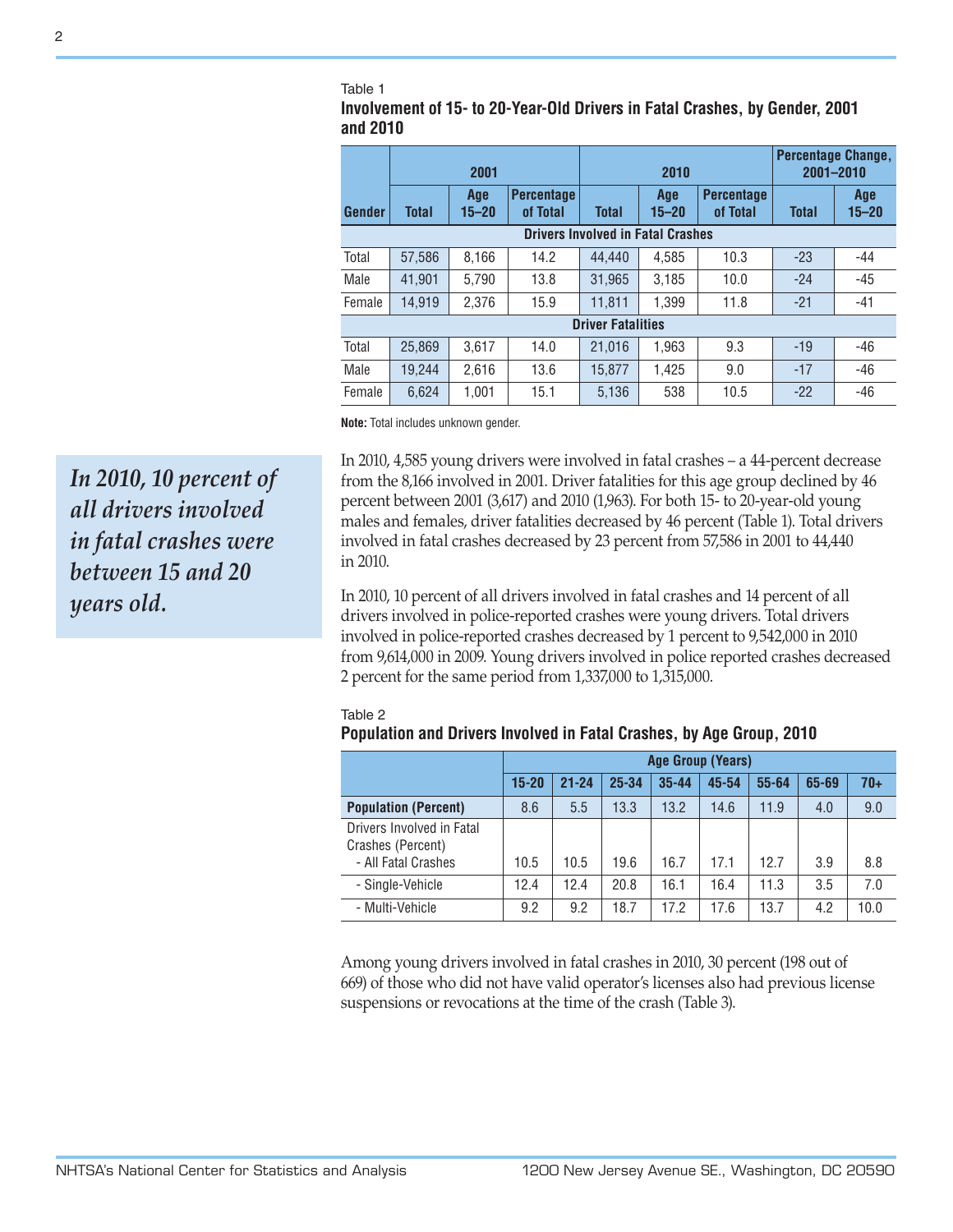#### Table 3

**15- to 20-Year-Old Drivers Involved in Fatal Crashes, by Previous Driving Record and License Compliance, 2010**

|                                                        |               | <b>License Compliance</b> | Total (4,585)* |                |               |                |
|--------------------------------------------------------|---------------|---------------------------|----------------|----------------|---------------|----------------|
| <b>Driving Record</b>                                  | Valid (3,890) |                           |                | Invalid (669)  |               |                |
|                                                        | <b>Number</b> | <b>Percent</b>            | <b>Number</b>  | <b>Percent</b> | <b>Number</b> | <b>Percent</b> |
| <b>Previous Recorded Crashes</b>                       | 520           | 13.4                      | 74             | 11.1           | 594           | 13.0           |
| <b>Previous Recorded</b><br>Suspensions or Revocations | 350           | 9.0                       | 198            | 29.6           | 548           | 12.0           |
| <b>Previous DWI Convictions</b>                        | 43            | 1.1                       | 28             | 4.2            | 71            | 1.5            |
| <b>Previous Speeding</b><br>Convictions                | 754           | 19.4                      | 110            | 16.4           | 864           | 18.8           |
| Previous Other Harmful or<br><b>Moving Conviction</b>  | 648           | 16.7                      | 134            | 20.0           | 782           | 17.1           |

\*Includes 26 drivers with unknown license status.

Note: Excluding all drivers with unknown previous records.

# **Motorcycles**

NHTSA recently redefined their motorcycle terminology. The following terms will be used to define motorcycle occupants; rider is the operator only, a passenger is any passenger excluding the rider, and a motorcyclist is any occupant of a motorcycle (rider or passenger). Prior NHTSA publications may not reflect this terminology.

During 2010, 216 young motorcycle riders (15 to 20 years old) were killed, and 5,000 were injured.

Helmets are estimated to be 37-percent effective in preventing fatalities among motorcycle riders and 41-percent effective among motorcycle passengers. NHTSA estimates that helmets saved the lives of 1,550 motorcyclists of all ages in 2010, and that if all motorcyclists had worn helmets, an additional 706 lives could have been saved.

During 2010, 30 percent of the motorcycle riders between 15 and 20 years old who were fatally injured in crashes were not wearing helmets.

Of the young motorcycle riders involved in fatal crashes in 2010, 40 percent were either unlicensed or driving with an invalid license.

# **Alcohol**

All States and the District of Columbia have 21-year-old minimum-drinking-age laws. In 2010, 30 percent of the young drivers (15 to 20 years old) who were killed in crashes had a blood alcohol concentration (BAC) of .01 grams per deciliter (g/dL) or higher; 25 percent had a BAC of .08 grams per deciliter (g/dL) or higher (see Table 4).

Drivers are considered to be alcohol-impaired when their BAC is .08 g/dL or higher. Thus, any fatality occurring in a crash involving a driver with a BAC of .08 or higher is considered to be an alcohol-impaired-driving fatality. Alcohol involvement or drinking crashes include fatal crashes in which a driver had a BAC of .01 g/dL or higher.

*During 2010, 216 15- to 20-year-old motorcycle riders were killed, and an additional 5,000 were injured.*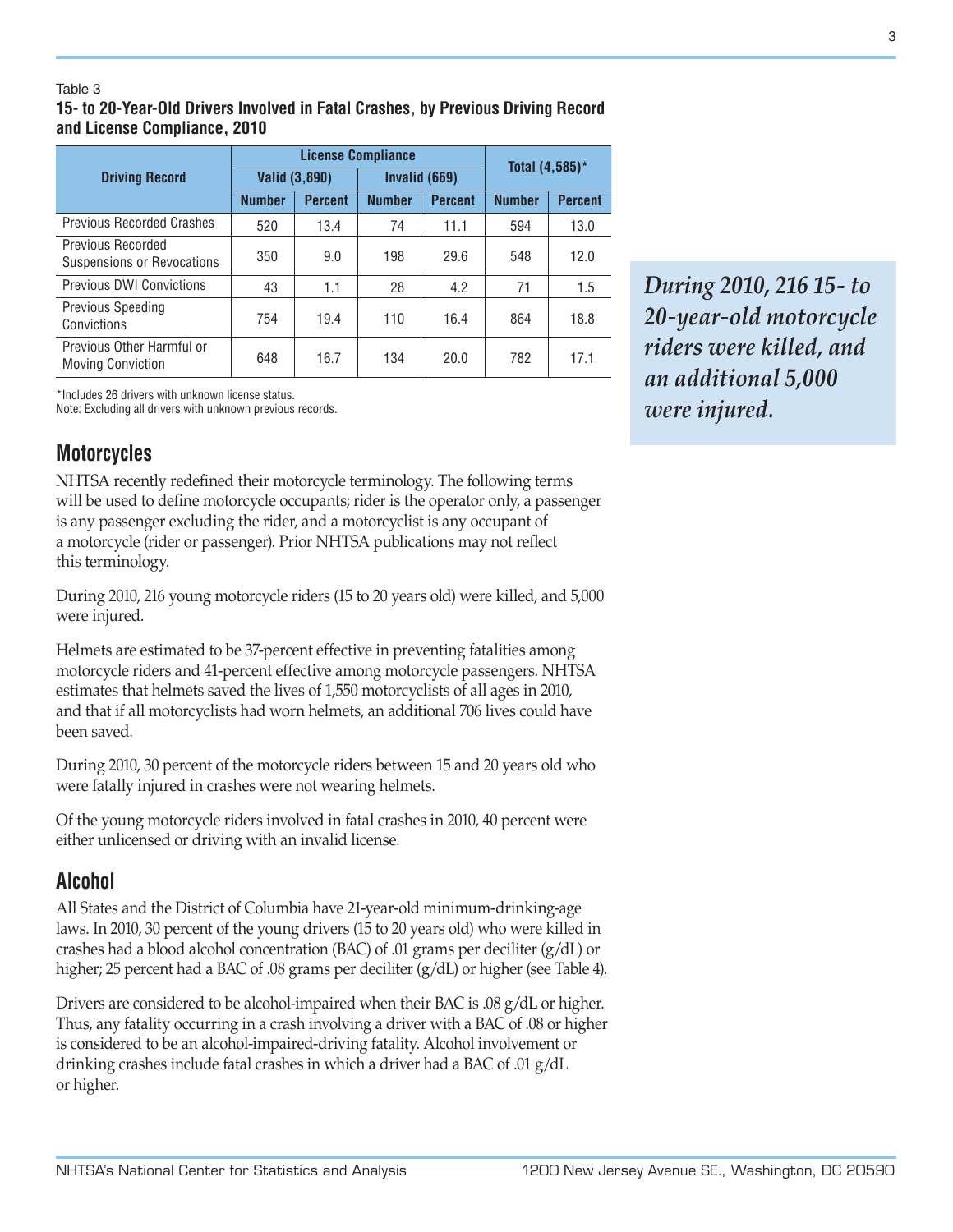#### Table 4

### **Alcohol Involvement Among Young Drivers (Ages 15–20) Involved in Fatal Crashes, by Year and Driver Status, 2001 and 2010**

| <b>Driver Status</b>   | <b>Total</b><br><b>Number of</b> | $BAC = .01-.07$ |                | $BAC = .08 +$ |                | $BAC = .01 +$ |                |  |
|------------------------|----------------------------------|-----------------|----------------|---------------|----------------|---------------|----------------|--|
|                        | <b>Drivers</b>                   | <b>Number</b>   | <b>Percent</b> | <b>Number</b> | <b>Percent</b> | <b>Number</b> | <b>Percent</b> |  |
|                        | 2001                             |                 |                |               |                |               |                |  |
| Survived               | 4.549                            | 218             | 5              | 561           | 12             | 780           | 17             |  |
| <b>Fatally Injured</b> | 3,617                            | 223             | 6              | 883           | 24             | 1,106         | 31             |  |
| <b>Total</b>           | 8,166                            | 441             | 5              | 1.444         | 18             | 1,885         | 23             |  |
|                        | 2010                             |                 |                |               |                |               |                |  |
| Survived               | 2,622                            | 92              | 3              | 347           | 13             | 439           | 17             |  |
| <b>Fatally Injured</b> | 1,963                            | 97              | 5              | 490           | 25             | 587           | 30             |  |
| <b>Total</b>           | 4,585                            | 189             | $\overline{4}$ | 837           | 18             | 1,025         | 22             |  |

\*Total number of drivers include driver with BAC=.00.

Note: The numbers in the table are rounded to nearest integer.

In 2010, 22 percent of the young drivers involved in fatal crashes were drinking, compared to 3 percent in injury crashes and 2 percent in property-damage-only crashes.

Among young drivers, 495 drivers were killed at the age of 19 – highest among young drivers; 36 percent of these drivers were drinking (see Table 5).

| × |  |
|---|--|
|   |  |

# **Young Drivers Fatally Injured, by Age and Percent With BAC=.01 or Higher, 2010**

| Age (Years) | <b>Number of Drivers</b> | Percentage With BAC = $.01 +$ |
|-------------|--------------------------|-------------------------------|
| 15          | 48                       | 15                            |
| 16          | 172                      | 15                            |
|             | 283                      | 21                            |
| 18          | 480                      | 26                            |
| 19          | 495                      | 36                            |
| 20          | 485                      | 40                            |

The number of young drivers involved in fatal crashes who had a BAC of .01  $g/dL$ or higher dropped by 46 percent, from 1,885 in 2001 to 1,025 in 2010.

For young drivers, alcohol involvement is higher among males than among females. In 2010, 25 percent of the young male drivers involved in fatal crashes had been drinking at the time of the crash, compared with 17 percent of the young female drivers involved in fatal crashes.

Drivers are less likely to use restraints when they have been drinking. In 2010, 56 percent of the young drivers of passenger vehicles involved in fatal crashes who had been drinking were unrestrained. Of the young drivers who had been drinking and were killed in crashes, 71 percent were unrestrained. In comparison, of the non-drinking young drivers killed, 47 percent were unrestrained.

*In 2010, 30 percent of the young drivers (15 to 20 years old) who were killed in crashes had a BAC of .01 g/dL or higher.*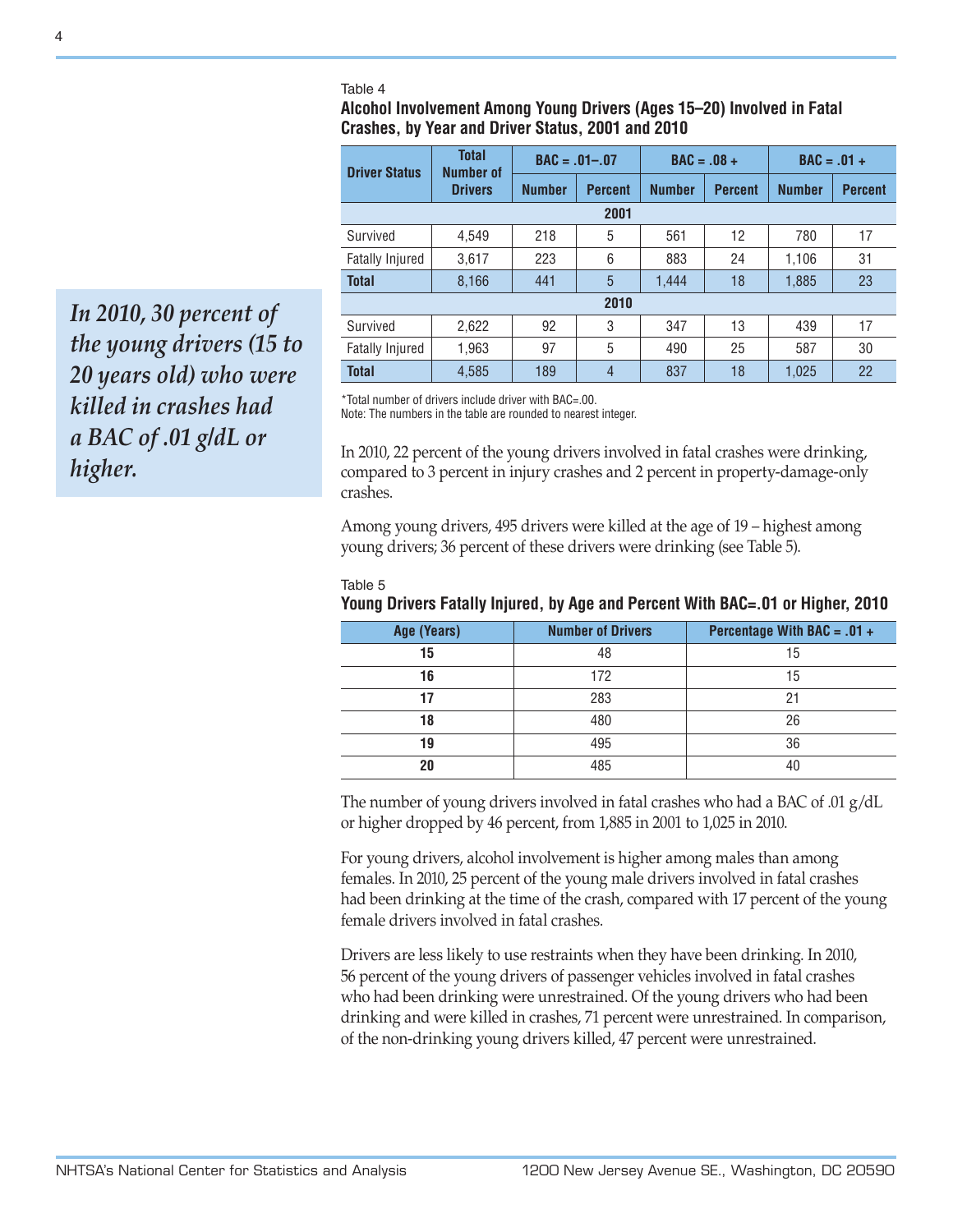NHTSA estimates that the 21-year-old minimum-drinking-age laws have reduced alcohol traffic fatalities by 13 percent and have saved an estimated 28,230 lives since 1975. In 2010, an estimated 550 lives were saved by minimum-drinking-age laws.

### Figure 2 **Cumulative Estimated Number of Lives Saved, by Minimum Drinking Age Laws, 1975–2010**



*NHTSA estimates that minimum-drinking-age laws have saved 28,230 lives since 1975.*

# **For more information:**

Information on traffic fatalities is available from the National Center for Statistics and Analysis (NCSA), NVS-424, 1200 New Jersey Avenue SE., Washington, DC 20590. NCSA can be contacted at 800-934-8517 or via the following e-mail address: [ncsaweb@](mailto:ncsaweb%40dot.gov?subject=) [dot.gov](mailto:ncsaweb%40dot.gov?subject=). General information on highway traffic safety can be accessed by Internet users at [www.nhtsa.gov/NCSA.](www.nhtsa.gov/NCSA) To report a safety-related problem or to inquire about motor vehicle safety information, contact the Vehicle Safety Hotline at 888-327-4236.

Other fact sheets available from the National Center for Statistics and Analysis are *Alcohol-Impaired Driving, Bicyclists and Other Cyclists, Children, Large Trucks, Motorcycles, Occupant Protection, Older Population, Overview, Passenger Vehicles, Pedestrians, Race and Ethnicity, Rural/Urban Comparisons, School Transportation-Related Crashes, Speeding, State Alcohol Estimates,* and *State Traffic Data*. Detailed data on motor vehicle traffic crashes are published annually in *Traffic Safety Facts: A Compilation of Motor Vehicle Crash Data from the Fatality Analysis Reporting System and the General Estimates System*. The fact sheets and annual Traffic Safety Facts report can be accessed online at [www-nrd.nhtsa.dot.gov/CATS/index.aspx.](http://www-nrd.nhtsa.dot.gov/CATS/index.aspx)



**National Highway Traffic Safety Administration**